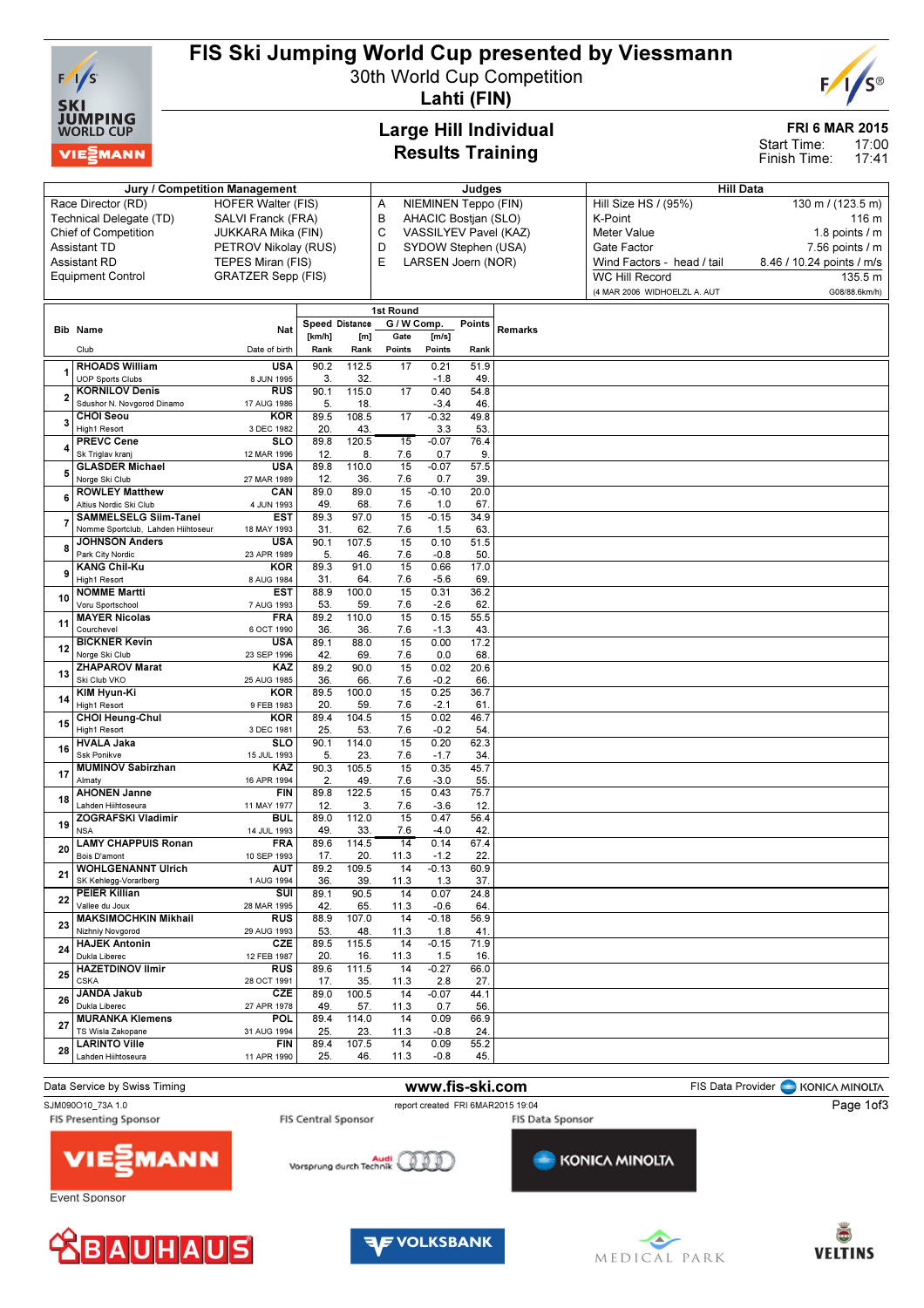

# FIS Ski Jumping World Cup presented by Viessmann

30th World Cup Competition

Lahti (FIN)

## Large Hill Individual Results Training

FRI 6 MAR 2015 17:00 17:41 Start Time: Finish Time:

E

C®

| G / W Comp.<br>Points<br>Speed Distance<br><b>Remarks</b><br><b>Bib Name</b><br>Nat<br>[km/h]<br>[m]<br>Gate<br>[m/s]<br>Club<br>Date of birth<br>Rank<br>Rank<br>Points<br>Points<br>Rank<br>$-0.06$<br>76.4<br><b>WANK Andreas</b><br><b>GER</b><br>90.7<br>118.5<br>14<br>29<br>$\mathbf{1}$<br>0.6<br>9.<br>SC Hinterzarten<br>11.<br>11.3<br>18 FEB 1988<br>108.5<br>14<br>57.6<br><b>TOCHIMOTO Shohei</b><br><b>JPN</b><br>88.4<br>0.02<br>30<br>Megmilk Snow Brand Ski Team<br>64.<br>43.<br>11.3<br>$-0.2$<br>38<br>21 DEC 1989<br><b>JPN</b><br>88.9<br>112.0<br>14<br>0.22<br>62.2<br><b>SAKUYAMA Kento</b><br>31<br>Kitano Construction Corp.Ski Team<br>53<br>33.<br>35<br>3 JUL 1990<br>11.3<br>$-1.9$<br>ZIOBRO Jan<br>POL<br>88.8<br>115.5<br>14<br>0.21<br>68.6<br>32<br><b>WKS Zakopane</b><br>59<br>16.<br>18.<br>24 JUN 1991<br>11.3<br>$-1.8$<br>KOBAYASHI Junshiro<br><b>JPN</b><br>89.0<br>114.5<br>0.16<br>67.2<br>14<br>33<br>Megmilk Snow Brand Ski Team<br>49<br>20.<br>11.3<br>23.<br>11 JUN 1991<br>$-1.4$<br><b>DIETHART Thomas</b><br>AUT<br>90.1<br>113.5<br>14<br>0.26<br>64.6<br>34<br>UVB Hinzenbach-Oberoesterreich<br>5.<br>27.<br>11.3<br>$-2.2$<br>31.<br>25 FEB 1992<br><b>FETTNER Manuel</b><br>89.3<br><b>AUT</b><br>113.0<br>14<br>$-0.24$<br>68.4<br>35<br>SV Innsbruck-Bergisel-Tirol<br>29.<br>19<br>17 JUN 1985<br>31.<br>11.3<br>2.5<br><b>WELLINGER Andreas</b><br>90.2<br>115.0<br>14<br>0.23<br>67.6<br><b>GER</b><br>36<br><b>Sc Ruhpolding</b><br>3.<br>28 AUG 1995<br>18.<br>11.3<br>$-1.9$<br>21.<br>89.1<br>103.5<br>14<br>0.64<br><b>MATURA Jan</b><br>CZE<br>43.4<br>37<br>Dukla Liberec<br>42.<br>55.<br>11.3<br>57.<br>29 JAN 1980<br>$-5.4$<br>89.1<br>114.5<br>0.20<br><b>MAEAETTAE Jarkko</b><br><b>FIN</b><br>14<br>66.9<br>38<br>Kainuun Hiihtoseura<br>42.<br>20.<br>24<br>11.3<br>$-1.7$<br>28 DEC 1994<br><b>POPPINGER Manuel</b><br>88.8<br>120.0<br>14<br>0.01<br>78.4<br>AUT<br>39<br>SV Innsbruck-Bergisel-Tirol<br>59<br>$-0.1$<br>7.<br>19 MAY 1989<br>9.<br>11.3<br>88.7<br>110.0<br>14<br>$-0.10$<br>61.5<br><b>DESCHWANDEN Gregor</b><br>SUI<br>40<br>63<br>11.3<br>36.<br>Horw<br>27 FEB 1991<br>36<br>1.0<br><b>DESCOMBES SEVOIE Vincent</b><br><b>FRA</b><br>89.1<br>100.5<br>14<br>0.15<br>42.1<br>41<br>Douanes - Chamonix<br>57.<br>11.3<br>59<br>9 JAN 1984<br>42.<br>$-1.3$<br><b>SJOEEN Phillip</b><br><b>NOR</b><br>89.9<br>122.5<br>14<br>$-0.15$<br>84.5<br>42<br><b>Bekkelaget Sk</b><br>10<br>3.<br>24 DEC 1995<br>11.3<br>1.5<br>4.<br><b>VASSILIEV Dimitry</b><br>RUS<br>89.4<br>105.0<br>14<br>52.6<br>$-0.11$<br>43<br>Ufa Dinamo<br>25.<br>50.<br>11.3<br>48.<br>26 DEC 1979<br>1.1<br><b>ASIKAINEN Lauri</b><br><b>FIN</b><br>88.4<br>98.5<br>14<br>$-0.35$<br>43.4<br>44<br>Kuusamon Erae-Veikot<br>11.3<br>57.<br>28 MAY 1989<br>64<br>61.<br>3.6<br><b>SLO</b><br>89.8<br>116.5<br>14<br>$-0.09$<br>73.1<br><b>DEZMAN Nejc</b><br>45<br>SK Triglav Kranj<br>7 DEC 1992<br>12.<br>14<br>11.3<br>0.9<br>15.<br><b>PUNGERTAR Matjaz</b><br>slo<br>89.5<br>89.5<br>0.05<br>23.2<br>14<br>46<br><b>SSK Menges</b><br>20.<br>11.3<br>65.<br>14 AUG 1990<br>67.<br>$-0.4$<br><b>FORFANG Johann Andre</b><br><b>NOR</b><br>89.2<br>108.0<br>14<br>$-0.02$<br>57.1<br>47<br><b>Tromsoe Skiklubb</b><br>36<br>45.<br>11.3<br>40.<br>4 JUL 1995<br>0.2<br>88.9<br>105.0<br>$\overline{14}$<br>0.17<br>50.1<br><b>TAKEUCHI Taku</b><br><b>JPN</b><br>48<br>Kitano Construction Corp. Ski Club<br>53<br>50.<br>52<br>20 MAY 1987<br>11.3<br>$-1.4$<br>89.5<br>114.0<br>$\overline{14}$<br>0.43<br>64.1<br><b>BARDAL Anders</b><br><b>NOR</b><br>49<br>Steinkjer Skiklubb<br>20.<br>23.<br>11.3<br>$-3.6$<br>32<br>24 AUG 1982<br>89.7<br>119.0<br><b>TEPES Jurij</b><br>SLO<br>14<br>0.16<br>75.3<br>50<br>SD Dolomiti<br>11.3<br>14 FEB 1989<br>16<br>10<br>$-1.4$<br>13.<br>89.9<br>114.0<br><b>NEUMAYER Michael</b><br><b>GER</b><br>14<br>0.10<br>66.9<br>51<br>SC 1906 Oberstdorf<br>10<br>23.<br>$-0.8$<br>24<br>15 JAN 1979<br>11.3<br><b>ZYLA Piotr</b><br><b>POL</b><br>89.4<br>121.0<br>14<br>$-0.05$<br>80.8<br>52<br><b>KS Wisla Wisla</b><br>25.<br>6.<br>0.5<br>5.<br>16 JAN 1987<br>11.3<br><b>KRAUS Marinus</b><br><b>GER</b><br>89.4<br>113.5<br>64.7<br>14<br>0.25<br>53<br>Wsv Oberaudorf<br>27.<br>11.3<br>13 FEB 1991<br>25.<br>$-2.1$<br>30.<br><b>JACOBSEN Anders</b><br><b>NOR</b><br>90.1<br>121.5<br>14<br>0.25<br>79.1<br>54<br>Ringkollen Skiklubb<br>17 FEB 1985<br>5.<br>5.<br>11.3<br>$-2.1$<br>6.<br><b>ITO Daiki</b><br>JPN<br>88.2<br>105.0<br>13<br>0.00<br>55.3<br>55<br>Megmilk Snow Brand Ski Team<br>68<br>50.<br>0.0<br>44.<br>27 DEC 1985<br>15.1<br>88.9<br>109.5<br>13<br>63.4<br><b>EISENBICHLER Markus</b><br><b>GER</b><br>0.00<br>56<br><b>TSV Siegsdorf</b><br>3 APR 1991<br>53.<br>39.<br>15.1<br>0.0<br>33.<br>102.0<br>13<br>50.5<br>DAMJAN Jernej<br><b>SLO</b><br>88.0<br>$-0.06$<br>57<br>SSK Sam Ihan<br>28 MAY 1983<br>69.<br>56.<br>15.1<br>0.6<br>51.<br><b>FREITAG Richard</b><br>88.3<br>109.0<br>13<br>$-0.29$<br>65.5<br><b>GER</b><br>58<br>41.<br>SG Nickelhuette Aue<br>67.<br>15.1<br>3.0<br>29.<br>14 AUG 1991<br>95.5<br>37.4<br><b>AMMANN Simon</b><br>SUI<br>88.4<br>13<br>0.09<br>59<br>64.<br>60.<br>SSC Toggenburg<br>63.<br>15.1<br>$-0.8$<br>25 JUN 1981<br><b>VELTA Rune</b><br><b>NOR</b><br>88.8<br>109.0<br>13<br>$-0.30$<br>65.6<br>60<br>Lommedalen II<br>59.<br>28.<br>19 JUL 1989<br>41.<br>15.1<br>3.1<br><b>SCHLIERENZAUER Gregor</b><br>89.3<br>104.5<br>13<br>52.7<br>AUT<br>0.20<br>61<br>SV Innsbruck-Bergisel-Tirol<br>31.<br>53.<br>15.1<br>47.<br>7 JAN 1990<br>$-1.7$ |  | <b>1st Round</b> |  |  |  |
|----------------------------------------------------------------------------------------------------------------------------------------------------------------------------------------------------------------------------------------------------------------------------------------------------------------------------------------------------------------------------------------------------------------------------------------------------------------------------------------------------------------------------------------------------------------------------------------------------------------------------------------------------------------------------------------------------------------------------------------------------------------------------------------------------------------------------------------------------------------------------------------------------------------------------------------------------------------------------------------------------------------------------------------------------------------------------------------------------------------------------------------------------------------------------------------------------------------------------------------------------------------------------------------------------------------------------------------------------------------------------------------------------------------------------------------------------------------------------------------------------------------------------------------------------------------------------------------------------------------------------------------------------------------------------------------------------------------------------------------------------------------------------------------------------------------------------------------------------------------------------------------------------------------------------------------------------------------------------------------------------------------------------------------------------------------------------------------------------------------------------------------------------------------------------------------------------------------------------------------------------------------------------------------------------------------------------------------------------------------------------------------------------------------------------------------------------------------------------------------------------------------------------------------------------------------------------------------------------------------------------------------------------------------------------------------------------------------------------------------------------------------------------------------------------------------------------------------------------------------------------------------------------------------------------------------------------------------------------------------------------------------------------------------------------------------------------------------------------------------------------------------------------------------------------------------------------------------------------------------------------------------------------------------------------------------------------------------------------------------------------------------------------------------------------------------------------------------------------------------------------------------------------------------------------------------------------------------------------------------------------------------------------------------------------------------------------------------------------------------------------------------------------------------------------------------------------------------------------------------------------------------------------------------------------------------------------------------------------------------------------------------------------------------------------------------------------------------------------------------------------------------------------------------------------------------------------------------------------------------------------------------------------------------------------------------------------------------------------------------------------------------------------------------------------------------------------------------------------------------------------------------------------------------------------------------------------------------------------------------------------------------------------------------------------------------------------------------------------------------------------------------------------------------------------------------------------------------------------------------------------------------------------------------------------------------------------------------------------------------------------------------------------------------------------------------------------------------------------------------------------------------------------------------------------------------------------------------------------------------------------------------------------------------------------------------------------------------------------------------------------------------------------------------------------------------------------------------------------------------------------------------------------------------------------------------------------------------------------------------------------------------------------------|--|------------------|--|--|--|
|                                                                                                                                                                                                                                                                                                                                                                                                                                                                                                                                                                                                                                                                                                                                                                                                                                                                                                                                                                                                                                                                                                                                                                                                                                                                                                                                                                                                                                                                                                                                                                                                                                                                                                                                                                                                                                                                                                                                                                                                                                                                                                                                                                                                                                                                                                                                                                                                                                                                                                                                                                                                                                                                                                                                                                                                                                                                                                                                                                                                                                                                                                                                                                                                                                                                                                                                                                                                                                                                                                                                                                                                                                                                                                                                                                                                                                                                                                                                                                                                                                                                                                                                                                                                                                                                                                                                                                                                                                                                                                                                                                                                                                                                                                                                                                                                                                                                                                                                                                                                                                                                                                                                                                                                                                                                                                                                                                                                                                                                                                                                                                                                                                                          |  |                  |  |  |  |
|                                                                                                                                                                                                                                                                                                                                                                                                                                                                                                                                                                                                                                                                                                                                                                                                                                                                                                                                                                                                                                                                                                                                                                                                                                                                                                                                                                                                                                                                                                                                                                                                                                                                                                                                                                                                                                                                                                                                                                                                                                                                                                                                                                                                                                                                                                                                                                                                                                                                                                                                                                                                                                                                                                                                                                                                                                                                                                                                                                                                                                                                                                                                                                                                                                                                                                                                                                                                                                                                                                                                                                                                                                                                                                                                                                                                                                                                                                                                                                                                                                                                                                                                                                                                                                                                                                                                                                                                                                                                                                                                                                                                                                                                                                                                                                                                                                                                                                                                                                                                                                                                                                                                                                                                                                                                                                                                                                                                                                                                                                                                                                                                                                                          |  |                  |  |  |  |
|                                                                                                                                                                                                                                                                                                                                                                                                                                                                                                                                                                                                                                                                                                                                                                                                                                                                                                                                                                                                                                                                                                                                                                                                                                                                                                                                                                                                                                                                                                                                                                                                                                                                                                                                                                                                                                                                                                                                                                                                                                                                                                                                                                                                                                                                                                                                                                                                                                                                                                                                                                                                                                                                                                                                                                                                                                                                                                                                                                                                                                                                                                                                                                                                                                                                                                                                                                                                                                                                                                                                                                                                                                                                                                                                                                                                                                                                                                                                                                                                                                                                                                                                                                                                                                                                                                                                                                                                                                                                                                                                                                                                                                                                                                                                                                                                                                                                                                                                                                                                                                                                                                                                                                                                                                                                                                                                                                                                                                                                                                                                                                                                                                                          |  |                  |  |  |  |
|                                                                                                                                                                                                                                                                                                                                                                                                                                                                                                                                                                                                                                                                                                                                                                                                                                                                                                                                                                                                                                                                                                                                                                                                                                                                                                                                                                                                                                                                                                                                                                                                                                                                                                                                                                                                                                                                                                                                                                                                                                                                                                                                                                                                                                                                                                                                                                                                                                                                                                                                                                                                                                                                                                                                                                                                                                                                                                                                                                                                                                                                                                                                                                                                                                                                                                                                                                                                                                                                                                                                                                                                                                                                                                                                                                                                                                                                                                                                                                                                                                                                                                                                                                                                                                                                                                                                                                                                                                                                                                                                                                                                                                                                                                                                                                                                                                                                                                                                                                                                                                                                                                                                                                                                                                                                                                                                                                                                                                                                                                                                                                                                                                                          |  |                  |  |  |  |
|                                                                                                                                                                                                                                                                                                                                                                                                                                                                                                                                                                                                                                                                                                                                                                                                                                                                                                                                                                                                                                                                                                                                                                                                                                                                                                                                                                                                                                                                                                                                                                                                                                                                                                                                                                                                                                                                                                                                                                                                                                                                                                                                                                                                                                                                                                                                                                                                                                                                                                                                                                                                                                                                                                                                                                                                                                                                                                                                                                                                                                                                                                                                                                                                                                                                                                                                                                                                                                                                                                                                                                                                                                                                                                                                                                                                                                                                                                                                                                                                                                                                                                                                                                                                                                                                                                                                                                                                                                                                                                                                                                                                                                                                                                                                                                                                                                                                                                                                                                                                                                                                                                                                                                                                                                                                                                                                                                                                                                                                                                                                                                                                                                                          |  |                  |  |  |  |
|                                                                                                                                                                                                                                                                                                                                                                                                                                                                                                                                                                                                                                                                                                                                                                                                                                                                                                                                                                                                                                                                                                                                                                                                                                                                                                                                                                                                                                                                                                                                                                                                                                                                                                                                                                                                                                                                                                                                                                                                                                                                                                                                                                                                                                                                                                                                                                                                                                                                                                                                                                                                                                                                                                                                                                                                                                                                                                                                                                                                                                                                                                                                                                                                                                                                                                                                                                                                                                                                                                                                                                                                                                                                                                                                                                                                                                                                                                                                                                                                                                                                                                                                                                                                                                                                                                                                                                                                                                                                                                                                                                                                                                                                                                                                                                                                                                                                                                                                                                                                                                                                                                                                                                                                                                                                                                                                                                                                                                                                                                                                                                                                                                                          |  |                  |  |  |  |
|                                                                                                                                                                                                                                                                                                                                                                                                                                                                                                                                                                                                                                                                                                                                                                                                                                                                                                                                                                                                                                                                                                                                                                                                                                                                                                                                                                                                                                                                                                                                                                                                                                                                                                                                                                                                                                                                                                                                                                                                                                                                                                                                                                                                                                                                                                                                                                                                                                                                                                                                                                                                                                                                                                                                                                                                                                                                                                                                                                                                                                                                                                                                                                                                                                                                                                                                                                                                                                                                                                                                                                                                                                                                                                                                                                                                                                                                                                                                                                                                                                                                                                                                                                                                                                                                                                                                                                                                                                                                                                                                                                                                                                                                                                                                                                                                                                                                                                                                                                                                                                                                                                                                                                                                                                                                                                                                                                                                                                                                                                                                                                                                                                                          |  |                  |  |  |  |
|                                                                                                                                                                                                                                                                                                                                                                                                                                                                                                                                                                                                                                                                                                                                                                                                                                                                                                                                                                                                                                                                                                                                                                                                                                                                                                                                                                                                                                                                                                                                                                                                                                                                                                                                                                                                                                                                                                                                                                                                                                                                                                                                                                                                                                                                                                                                                                                                                                                                                                                                                                                                                                                                                                                                                                                                                                                                                                                                                                                                                                                                                                                                                                                                                                                                                                                                                                                                                                                                                                                                                                                                                                                                                                                                                                                                                                                                                                                                                                                                                                                                                                                                                                                                                                                                                                                                                                                                                                                                                                                                                                                                                                                                                                                                                                                                                                                                                                                                                                                                                                                                                                                                                                                                                                                                                                                                                                                                                                                                                                                                                                                                                                                          |  |                  |  |  |  |
|                                                                                                                                                                                                                                                                                                                                                                                                                                                                                                                                                                                                                                                                                                                                                                                                                                                                                                                                                                                                                                                                                                                                                                                                                                                                                                                                                                                                                                                                                                                                                                                                                                                                                                                                                                                                                                                                                                                                                                                                                                                                                                                                                                                                                                                                                                                                                                                                                                                                                                                                                                                                                                                                                                                                                                                                                                                                                                                                                                                                                                                                                                                                                                                                                                                                                                                                                                                                                                                                                                                                                                                                                                                                                                                                                                                                                                                                                                                                                                                                                                                                                                                                                                                                                                                                                                                                                                                                                                                                                                                                                                                                                                                                                                                                                                                                                                                                                                                                                                                                                                                                                                                                                                                                                                                                                                                                                                                                                                                                                                                                                                                                                                                          |  |                  |  |  |  |
|                                                                                                                                                                                                                                                                                                                                                                                                                                                                                                                                                                                                                                                                                                                                                                                                                                                                                                                                                                                                                                                                                                                                                                                                                                                                                                                                                                                                                                                                                                                                                                                                                                                                                                                                                                                                                                                                                                                                                                                                                                                                                                                                                                                                                                                                                                                                                                                                                                                                                                                                                                                                                                                                                                                                                                                                                                                                                                                                                                                                                                                                                                                                                                                                                                                                                                                                                                                                                                                                                                                                                                                                                                                                                                                                                                                                                                                                                                                                                                                                                                                                                                                                                                                                                                                                                                                                                                                                                                                                                                                                                                                                                                                                                                                                                                                                                                                                                                                                                                                                                                                                                                                                                                                                                                                                                                                                                                                                                                                                                                                                                                                                                                                          |  |                  |  |  |  |
|                                                                                                                                                                                                                                                                                                                                                                                                                                                                                                                                                                                                                                                                                                                                                                                                                                                                                                                                                                                                                                                                                                                                                                                                                                                                                                                                                                                                                                                                                                                                                                                                                                                                                                                                                                                                                                                                                                                                                                                                                                                                                                                                                                                                                                                                                                                                                                                                                                                                                                                                                                                                                                                                                                                                                                                                                                                                                                                                                                                                                                                                                                                                                                                                                                                                                                                                                                                                                                                                                                                                                                                                                                                                                                                                                                                                                                                                                                                                                                                                                                                                                                                                                                                                                                                                                                                                                                                                                                                                                                                                                                                                                                                                                                                                                                                                                                                                                                                                                                                                                                                                                                                                                                                                                                                                                                                                                                                                                                                                                                                                                                                                                                                          |  |                  |  |  |  |
|                                                                                                                                                                                                                                                                                                                                                                                                                                                                                                                                                                                                                                                                                                                                                                                                                                                                                                                                                                                                                                                                                                                                                                                                                                                                                                                                                                                                                                                                                                                                                                                                                                                                                                                                                                                                                                                                                                                                                                                                                                                                                                                                                                                                                                                                                                                                                                                                                                                                                                                                                                                                                                                                                                                                                                                                                                                                                                                                                                                                                                                                                                                                                                                                                                                                                                                                                                                                                                                                                                                                                                                                                                                                                                                                                                                                                                                                                                                                                                                                                                                                                                                                                                                                                                                                                                                                                                                                                                                                                                                                                                                                                                                                                                                                                                                                                                                                                                                                                                                                                                                                                                                                                                                                                                                                                                                                                                                                                                                                                                                                                                                                                                                          |  |                  |  |  |  |
|                                                                                                                                                                                                                                                                                                                                                                                                                                                                                                                                                                                                                                                                                                                                                                                                                                                                                                                                                                                                                                                                                                                                                                                                                                                                                                                                                                                                                                                                                                                                                                                                                                                                                                                                                                                                                                                                                                                                                                                                                                                                                                                                                                                                                                                                                                                                                                                                                                                                                                                                                                                                                                                                                                                                                                                                                                                                                                                                                                                                                                                                                                                                                                                                                                                                                                                                                                                                                                                                                                                                                                                                                                                                                                                                                                                                                                                                                                                                                                                                                                                                                                                                                                                                                                                                                                                                                                                                                                                                                                                                                                                                                                                                                                                                                                                                                                                                                                                                                                                                                                                                                                                                                                                                                                                                                                                                                                                                                                                                                                                                                                                                                                                          |  |                  |  |  |  |
|                                                                                                                                                                                                                                                                                                                                                                                                                                                                                                                                                                                                                                                                                                                                                                                                                                                                                                                                                                                                                                                                                                                                                                                                                                                                                                                                                                                                                                                                                                                                                                                                                                                                                                                                                                                                                                                                                                                                                                                                                                                                                                                                                                                                                                                                                                                                                                                                                                                                                                                                                                                                                                                                                                                                                                                                                                                                                                                                                                                                                                                                                                                                                                                                                                                                                                                                                                                                                                                                                                                                                                                                                                                                                                                                                                                                                                                                                                                                                                                                                                                                                                                                                                                                                                                                                                                                                                                                                                                                                                                                                                                                                                                                                                                                                                                                                                                                                                                                                                                                                                                                                                                                                                                                                                                                                                                                                                                                                                                                                                                                                                                                                                                          |  |                  |  |  |  |
|                                                                                                                                                                                                                                                                                                                                                                                                                                                                                                                                                                                                                                                                                                                                                                                                                                                                                                                                                                                                                                                                                                                                                                                                                                                                                                                                                                                                                                                                                                                                                                                                                                                                                                                                                                                                                                                                                                                                                                                                                                                                                                                                                                                                                                                                                                                                                                                                                                                                                                                                                                                                                                                                                                                                                                                                                                                                                                                                                                                                                                                                                                                                                                                                                                                                                                                                                                                                                                                                                                                                                                                                                                                                                                                                                                                                                                                                                                                                                                                                                                                                                                                                                                                                                                                                                                                                                                                                                                                                                                                                                                                                                                                                                                                                                                                                                                                                                                                                                                                                                                                                                                                                                                                                                                                                                                                                                                                                                                                                                                                                                                                                                                                          |  |                  |  |  |  |
|                                                                                                                                                                                                                                                                                                                                                                                                                                                                                                                                                                                                                                                                                                                                                                                                                                                                                                                                                                                                                                                                                                                                                                                                                                                                                                                                                                                                                                                                                                                                                                                                                                                                                                                                                                                                                                                                                                                                                                                                                                                                                                                                                                                                                                                                                                                                                                                                                                                                                                                                                                                                                                                                                                                                                                                                                                                                                                                                                                                                                                                                                                                                                                                                                                                                                                                                                                                                                                                                                                                                                                                                                                                                                                                                                                                                                                                                                                                                                                                                                                                                                                                                                                                                                                                                                                                                                                                                                                                                                                                                                                                                                                                                                                                                                                                                                                                                                                                                                                                                                                                                                                                                                                                                                                                                                                                                                                                                                                                                                                                                                                                                                                                          |  |                  |  |  |  |
|                                                                                                                                                                                                                                                                                                                                                                                                                                                                                                                                                                                                                                                                                                                                                                                                                                                                                                                                                                                                                                                                                                                                                                                                                                                                                                                                                                                                                                                                                                                                                                                                                                                                                                                                                                                                                                                                                                                                                                                                                                                                                                                                                                                                                                                                                                                                                                                                                                                                                                                                                                                                                                                                                                                                                                                                                                                                                                                                                                                                                                                                                                                                                                                                                                                                                                                                                                                                                                                                                                                                                                                                                                                                                                                                                                                                                                                                                                                                                                                                                                                                                                                                                                                                                                                                                                                                                                                                                                                                                                                                                                                                                                                                                                                                                                                                                                                                                                                                                                                                                                                                                                                                                                                                                                                                                                                                                                                                                                                                                                                                                                                                                                                          |  |                  |  |  |  |
|                                                                                                                                                                                                                                                                                                                                                                                                                                                                                                                                                                                                                                                                                                                                                                                                                                                                                                                                                                                                                                                                                                                                                                                                                                                                                                                                                                                                                                                                                                                                                                                                                                                                                                                                                                                                                                                                                                                                                                                                                                                                                                                                                                                                                                                                                                                                                                                                                                                                                                                                                                                                                                                                                                                                                                                                                                                                                                                                                                                                                                                                                                                                                                                                                                                                                                                                                                                                                                                                                                                                                                                                                                                                                                                                                                                                                                                                                                                                                                                                                                                                                                                                                                                                                                                                                                                                                                                                                                                                                                                                                                                                                                                                                                                                                                                                                                                                                                                                                                                                                                                                                                                                                                                                                                                                                                                                                                                                                                                                                                                                                                                                                                                          |  |                  |  |  |  |
|                                                                                                                                                                                                                                                                                                                                                                                                                                                                                                                                                                                                                                                                                                                                                                                                                                                                                                                                                                                                                                                                                                                                                                                                                                                                                                                                                                                                                                                                                                                                                                                                                                                                                                                                                                                                                                                                                                                                                                                                                                                                                                                                                                                                                                                                                                                                                                                                                                                                                                                                                                                                                                                                                                                                                                                                                                                                                                                                                                                                                                                                                                                                                                                                                                                                                                                                                                                                                                                                                                                                                                                                                                                                                                                                                                                                                                                                                                                                                                                                                                                                                                                                                                                                                                                                                                                                                                                                                                                                                                                                                                                                                                                                                                                                                                                                                                                                                                                                                                                                                                                                                                                                                                                                                                                                                                                                                                                                                                                                                                                                                                                                                                                          |  |                  |  |  |  |
|                                                                                                                                                                                                                                                                                                                                                                                                                                                                                                                                                                                                                                                                                                                                                                                                                                                                                                                                                                                                                                                                                                                                                                                                                                                                                                                                                                                                                                                                                                                                                                                                                                                                                                                                                                                                                                                                                                                                                                                                                                                                                                                                                                                                                                                                                                                                                                                                                                                                                                                                                                                                                                                                                                                                                                                                                                                                                                                                                                                                                                                                                                                                                                                                                                                                                                                                                                                                                                                                                                                                                                                                                                                                                                                                                                                                                                                                                                                                                                                                                                                                                                                                                                                                                                                                                                                                                                                                                                                                                                                                                                                                                                                                                                                                                                                                                                                                                                                                                                                                                                                                                                                                                                                                                                                                                                                                                                                                                                                                                                                                                                                                                                                          |  |                  |  |  |  |
|                                                                                                                                                                                                                                                                                                                                                                                                                                                                                                                                                                                                                                                                                                                                                                                                                                                                                                                                                                                                                                                                                                                                                                                                                                                                                                                                                                                                                                                                                                                                                                                                                                                                                                                                                                                                                                                                                                                                                                                                                                                                                                                                                                                                                                                                                                                                                                                                                                                                                                                                                                                                                                                                                                                                                                                                                                                                                                                                                                                                                                                                                                                                                                                                                                                                                                                                                                                                                                                                                                                                                                                                                                                                                                                                                                                                                                                                                                                                                                                                                                                                                                                                                                                                                                                                                                                                                                                                                                                                                                                                                                                                                                                                                                                                                                                                                                                                                                                                                                                                                                                                                                                                                                                                                                                                                                                                                                                                                                                                                                                                                                                                                                                          |  |                  |  |  |  |
|                                                                                                                                                                                                                                                                                                                                                                                                                                                                                                                                                                                                                                                                                                                                                                                                                                                                                                                                                                                                                                                                                                                                                                                                                                                                                                                                                                                                                                                                                                                                                                                                                                                                                                                                                                                                                                                                                                                                                                                                                                                                                                                                                                                                                                                                                                                                                                                                                                                                                                                                                                                                                                                                                                                                                                                                                                                                                                                                                                                                                                                                                                                                                                                                                                                                                                                                                                                                                                                                                                                                                                                                                                                                                                                                                                                                                                                                                                                                                                                                                                                                                                                                                                                                                                                                                                                                                                                                                                                                                                                                                                                                                                                                                                                                                                                                                                                                                                                                                                                                                                                                                                                                                                                                                                                                                                                                                                                                                                                                                                                                                                                                                                                          |  |                  |  |  |  |
|                                                                                                                                                                                                                                                                                                                                                                                                                                                                                                                                                                                                                                                                                                                                                                                                                                                                                                                                                                                                                                                                                                                                                                                                                                                                                                                                                                                                                                                                                                                                                                                                                                                                                                                                                                                                                                                                                                                                                                                                                                                                                                                                                                                                                                                                                                                                                                                                                                                                                                                                                                                                                                                                                                                                                                                                                                                                                                                                                                                                                                                                                                                                                                                                                                                                                                                                                                                                                                                                                                                                                                                                                                                                                                                                                                                                                                                                                                                                                                                                                                                                                                                                                                                                                                                                                                                                                                                                                                                                                                                                                                                                                                                                                                                                                                                                                                                                                                                                                                                                                                                                                                                                                                                                                                                                                                                                                                                                                                                                                                                                                                                                                                                          |  |                  |  |  |  |
|                                                                                                                                                                                                                                                                                                                                                                                                                                                                                                                                                                                                                                                                                                                                                                                                                                                                                                                                                                                                                                                                                                                                                                                                                                                                                                                                                                                                                                                                                                                                                                                                                                                                                                                                                                                                                                                                                                                                                                                                                                                                                                                                                                                                                                                                                                                                                                                                                                                                                                                                                                                                                                                                                                                                                                                                                                                                                                                                                                                                                                                                                                                                                                                                                                                                                                                                                                                                                                                                                                                                                                                                                                                                                                                                                                                                                                                                                                                                                                                                                                                                                                                                                                                                                                                                                                                                                                                                                                                                                                                                                                                                                                                                                                                                                                                                                                                                                                                                                                                                                                                                                                                                                                                                                                                                                                                                                                                                                                                                                                                                                                                                                                                          |  |                  |  |  |  |
|                                                                                                                                                                                                                                                                                                                                                                                                                                                                                                                                                                                                                                                                                                                                                                                                                                                                                                                                                                                                                                                                                                                                                                                                                                                                                                                                                                                                                                                                                                                                                                                                                                                                                                                                                                                                                                                                                                                                                                                                                                                                                                                                                                                                                                                                                                                                                                                                                                                                                                                                                                                                                                                                                                                                                                                                                                                                                                                                                                                                                                                                                                                                                                                                                                                                                                                                                                                                                                                                                                                                                                                                                                                                                                                                                                                                                                                                                                                                                                                                                                                                                                                                                                                                                                                                                                                                                                                                                                                                                                                                                                                                                                                                                                                                                                                                                                                                                                                                                                                                                                                                                                                                                                                                                                                                                                                                                                                                                                                                                                                                                                                                                                                          |  |                  |  |  |  |
|                                                                                                                                                                                                                                                                                                                                                                                                                                                                                                                                                                                                                                                                                                                                                                                                                                                                                                                                                                                                                                                                                                                                                                                                                                                                                                                                                                                                                                                                                                                                                                                                                                                                                                                                                                                                                                                                                                                                                                                                                                                                                                                                                                                                                                                                                                                                                                                                                                                                                                                                                                                                                                                                                                                                                                                                                                                                                                                                                                                                                                                                                                                                                                                                                                                                                                                                                                                                                                                                                                                                                                                                                                                                                                                                                                                                                                                                                                                                                                                                                                                                                                                                                                                                                                                                                                                                                                                                                                                                                                                                                                                                                                                                                                                                                                                                                                                                                                                                                                                                                                                                                                                                                                                                                                                                                                                                                                                                                                                                                                                                                                                                                                                          |  |                  |  |  |  |
|                                                                                                                                                                                                                                                                                                                                                                                                                                                                                                                                                                                                                                                                                                                                                                                                                                                                                                                                                                                                                                                                                                                                                                                                                                                                                                                                                                                                                                                                                                                                                                                                                                                                                                                                                                                                                                                                                                                                                                                                                                                                                                                                                                                                                                                                                                                                                                                                                                                                                                                                                                                                                                                                                                                                                                                                                                                                                                                                                                                                                                                                                                                                                                                                                                                                                                                                                                                                                                                                                                                                                                                                                                                                                                                                                                                                                                                                                                                                                                                                                                                                                                                                                                                                                                                                                                                                                                                                                                                                                                                                                                                                                                                                                                                                                                                                                                                                                                                                                                                                                                                                                                                                                                                                                                                                                                                                                                                                                                                                                                                                                                                                                                                          |  |                  |  |  |  |
|                                                                                                                                                                                                                                                                                                                                                                                                                                                                                                                                                                                                                                                                                                                                                                                                                                                                                                                                                                                                                                                                                                                                                                                                                                                                                                                                                                                                                                                                                                                                                                                                                                                                                                                                                                                                                                                                                                                                                                                                                                                                                                                                                                                                                                                                                                                                                                                                                                                                                                                                                                                                                                                                                                                                                                                                                                                                                                                                                                                                                                                                                                                                                                                                                                                                                                                                                                                                                                                                                                                                                                                                                                                                                                                                                                                                                                                                                                                                                                                                                                                                                                                                                                                                                                                                                                                                                                                                                                                                                                                                                                                                                                                                                                                                                                                                                                                                                                                                                                                                                                                                                                                                                                                                                                                                                                                                                                                                                                                                                                                                                                                                                                                          |  |                  |  |  |  |
|                                                                                                                                                                                                                                                                                                                                                                                                                                                                                                                                                                                                                                                                                                                                                                                                                                                                                                                                                                                                                                                                                                                                                                                                                                                                                                                                                                                                                                                                                                                                                                                                                                                                                                                                                                                                                                                                                                                                                                                                                                                                                                                                                                                                                                                                                                                                                                                                                                                                                                                                                                                                                                                                                                                                                                                                                                                                                                                                                                                                                                                                                                                                                                                                                                                                                                                                                                                                                                                                                                                                                                                                                                                                                                                                                                                                                                                                                                                                                                                                                                                                                                                                                                                                                                                                                                                                                                                                                                                                                                                                                                                                                                                                                                                                                                                                                                                                                                                                                                                                                                                                                                                                                                                                                                                                                                                                                                                                                                                                                                                                                                                                                                                          |  |                  |  |  |  |
|                                                                                                                                                                                                                                                                                                                                                                                                                                                                                                                                                                                                                                                                                                                                                                                                                                                                                                                                                                                                                                                                                                                                                                                                                                                                                                                                                                                                                                                                                                                                                                                                                                                                                                                                                                                                                                                                                                                                                                                                                                                                                                                                                                                                                                                                                                                                                                                                                                                                                                                                                                                                                                                                                                                                                                                                                                                                                                                                                                                                                                                                                                                                                                                                                                                                                                                                                                                                                                                                                                                                                                                                                                                                                                                                                                                                                                                                                                                                                                                                                                                                                                                                                                                                                                                                                                                                                                                                                                                                                                                                                                                                                                                                                                                                                                                                                                                                                                                                                                                                                                                                                                                                                                                                                                                                                                                                                                                                                                                                                                                                                                                                                                                          |  |                  |  |  |  |
|                                                                                                                                                                                                                                                                                                                                                                                                                                                                                                                                                                                                                                                                                                                                                                                                                                                                                                                                                                                                                                                                                                                                                                                                                                                                                                                                                                                                                                                                                                                                                                                                                                                                                                                                                                                                                                                                                                                                                                                                                                                                                                                                                                                                                                                                                                                                                                                                                                                                                                                                                                                                                                                                                                                                                                                                                                                                                                                                                                                                                                                                                                                                                                                                                                                                                                                                                                                                                                                                                                                                                                                                                                                                                                                                                                                                                                                                                                                                                                                                                                                                                                                                                                                                                                                                                                                                                                                                                                                                                                                                                                                                                                                                                                                                                                                                                                                                                                                                                                                                                                                                                                                                                                                                                                                                                                                                                                                                                                                                                                                                                                                                                                                          |  |                  |  |  |  |
|                                                                                                                                                                                                                                                                                                                                                                                                                                                                                                                                                                                                                                                                                                                                                                                                                                                                                                                                                                                                                                                                                                                                                                                                                                                                                                                                                                                                                                                                                                                                                                                                                                                                                                                                                                                                                                                                                                                                                                                                                                                                                                                                                                                                                                                                                                                                                                                                                                                                                                                                                                                                                                                                                                                                                                                                                                                                                                                                                                                                                                                                                                                                                                                                                                                                                                                                                                                                                                                                                                                                                                                                                                                                                                                                                                                                                                                                                                                                                                                                                                                                                                                                                                                                                                                                                                                                                                                                                                                                                                                                                                                                                                                                                                                                                                                                                                                                                                                                                                                                                                                                                                                                                                                                                                                                                                                                                                                                                                                                                                                                                                                                                                                          |  |                  |  |  |  |
|                                                                                                                                                                                                                                                                                                                                                                                                                                                                                                                                                                                                                                                                                                                                                                                                                                                                                                                                                                                                                                                                                                                                                                                                                                                                                                                                                                                                                                                                                                                                                                                                                                                                                                                                                                                                                                                                                                                                                                                                                                                                                                                                                                                                                                                                                                                                                                                                                                                                                                                                                                                                                                                                                                                                                                                                                                                                                                                                                                                                                                                                                                                                                                                                                                                                                                                                                                                                                                                                                                                                                                                                                                                                                                                                                                                                                                                                                                                                                                                                                                                                                                                                                                                                                                                                                                                                                                                                                                                                                                                                                                                                                                                                                                                                                                                                                                                                                                                                                                                                                                                                                                                                                                                                                                                                                                                                                                                                                                                                                                                                                                                                                                                          |  |                  |  |  |  |
|                                                                                                                                                                                                                                                                                                                                                                                                                                                                                                                                                                                                                                                                                                                                                                                                                                                                                                                                                                                                                                                                                                                                                                                                                                                                                                                                                                                                                                                                                                                                                                                                                                                                                                                                                                                                                                                                                                                                                                                                                                                                                                                                                                                                                                                                                                                                                                                                                                                                                                                                                                                                                                                                                                                                                                                                                                                                                                                                                                                                                                                                                                                                                                                                                                                                                                                                                                                                                                                                                                                                                                                                                                                                                                                                                                                                                                                                                                                                                                                                                                                                                                                                                                                                                                                                                                                                                                                                                                                                                                                                                                                                                                                                                                                                                                                                                                                                                                                                                                                                                                                                                                                                                                                                                                                                                                                                                                                                                                                                                                                                                                                                                                                          |  |                  |  |  |  |
|                                                                                                                                                                                                                                                                                                                                                                                                                                                                                                                                                                                                                                                                                                                                                                                                                                                                                                                                                                                                                                                                                                                                                                                                                                                                                                                                                                                                                                                                                                                                                                                                                                                                                                                                                                                                                                                                                                                                                                                                                                                                                                                                                                                                                                                                                                                                                                                                                                                                                                                                                                                                                                                                                                                                                                                                                                                                                                                                                                                                                                                                                                                                                                                                                                                                                                                                                                                                                                                                                                                                                                                                                                                                                                                                                                                                                                                                                                                                                                                                                                                                                                                                                                                                                                                                                                                                                                                                                                                                                                                                                                                                                                                                                                                                                                                                                                                                                                                                                                                                                                                                                                                                                                                                                                                                                                                                                                                                                                                                                                                                                                                                                                                          |  |                  |  |  |  |
|                                                                                                                                                                                                                                                                                                                                                                                                                                                                                                                                                                                                                                                                                                                                                                                                                                                                                                                                                                                                                                                                                                                                                                                                                                                                                                                                                                                                                                                                                                                                                                                                                                                                                                                                                                                                                                                                                                                                                                                                                                                                                                                                                                                                                                                                                                                                                                                                                                                                                                                                                                                                                                                                                                                                                                                                                                                                                                                                                                                                                                                                                                                                                                                                                                                                                                                                                                                                                                                                                                                                                                                                                                                                                                                                                                                                                                                                                                                                                                                                                                                                                                                                                                                                                                                                                                                                                                                                                                                                                                                                                                                                                                                                                                                                                                                                                                                                                                                                                                                                                                                                                                                                                                                                                                                                                                                                                                                                                                                                                                                                                                                                                                                          |  |                  |  |  |  |
|                                                                                                                                                                                                                                                                                                                                                                                                                                                                                                                                                                                                                                                                                                                                                                                                                                                                                                                                                                                                                                                                                                                                                                                                                                                                                                                                                                                                                                                                                                                                                                                                                                                                                                                                                                                                                                                                                                                                                                                                                                                                                                                                                                                                                                                                                                                                                                                                                                                                                                                                                                                                                                                                                                                                                                                                                                                                                                                                                                                                                                                                                                                                                                                                                                                                                                                                                                                                                                                                                                                                                                                                                                                                                                                                                                                                                                                                                                                                                                                                                                                                                                                                                                                                                                                                                                                                                                                                                                                                                                                                                                                                                                                                                                                                                                                                                                                                                                                                                                                                                                                                                                                                                                                                                                                                                                                                                                                                                                                                                                                                                                                                                                                          |  |                  |  |  |  |
|                                                                                                                                                                                                                                                                                                                                                                                                                                                                                                                                                                                                                                                                                                                                                                                                                                                                                                                                                                                                                                                                                                                                                                                                                                                                                                                                                                                                                                                                                                                                                                                                                                                                                                                                                                                                                                                                                                                                                                                                                                                                                                                                                                                                                                                                                                                                                                                                                                                                                                                                                                                                                                                                                                                                                                                                                                                                                                                                                                                                                                                                                                                                                                                                                                                                                                                                                                                                                                                                                                                                                                                                                                                                                                                                                                                                                                                                                                                                                                                                                                                                                                                                                                                                                                                                                                                                                                                                                                                                                                                                                                                                                                                                                                                                                                                                                                                                                                                                                                                                                                                                                                                                                                                                                                                                                                                                                                                                                                                                                                                                                                                                                                                          |  |                  |  |  |  |
|                                                                                                                                                                                                                                                                                                                                                                                                                                                                                                                                                                                                                                                                                                                                                                                                                                                                                                                                                                                                                                                                                                                                                                                                                                                                                                                                                                                                                                                                                                                                                                                                                                                                                                                                                                                                                                                                                                                                                                                                                                                                                                                                                                                                                                                                                                                                                                                                                                                                                                                                                                                                                                                                                                                                                                                                                                                                                                                                                                                                                                                                                                                                                                                                                                                                                                                                                                                                                                                                                                                                                                                                                                                                                                                                                                                                                                                                                                                                                                                                                                                                                                                                                                                                                                                                                                                                                                                                                                                                                                                                                                                                                                                                                                                                                                                                                                                                                                                                                                                                                                                                                                                                                                                                                                                                                                                                                                                                                                                                                                                                                                                                                                                          |  |                  |  |  |  |
|                                                                                                                                                                                                                                                                                                                                                                                                                                                                                                                                                                                                                                                                                                                                                                                                                                                                                                                                                                                                                                                                                                                                                                                                                                                                                                                                                                                                                                                                                                                                                                                                                                                                                                                                                                                                                                                                                                                                                                                                                                                                                                                                                                                                                                                                                                                                                                                                                                                                                                                                                                                                                                                                                                                                                                                                                                                                                                                                                                                                                                                                                                                                                                                                                                                                                                                                                                                                                                                                                                                                                                                                                                                                                                                                                                                                                                                                                                                                                                                                                                                                                                                                                                                                                                                                                                                                                                                                                                                                                                                                                                                                                                                                                                                                                                                                                                                                                                                                                                                                                                                                                                                                                                                                                                                                                                                                                                                                                                                                                                                                                                                                                                                          |  |                  |  |  |  |
|                                                                                                                                                                                                                                                                                                                                                                                                                                                                                                                                                                                                                                                                                                                                                                                                                                                                                                                                                                                                                                                                                                                                                                                                                                                                                                                                                                                                                                                                                                                                                                                                                                                                                                                                                                                                                                                                                                                                                                                                                                                                                                                                                                                                                                                                                                                                                                                                                                                                                                                                                                                                                                                                                                                                                                                                                                                                                                                                                                                                                                                                                                                                                                                                                                                                                                                                                                                                                                                                                                                                                                                                                                                                                                                                                                                                                                                                                                                                                                                                                                                                                                                                                                                                                                                                                                                                                                                                                                                                                                                                                                                                                                                                                                                                                                                                                                                                                                                                                                                                                                                                                                                                                                                                                                                                                                                                                                                                                                                                                                                                                                                                                                                          |  |                  |  |  |  |
|                                                                                                                                                                                                                                                                                                                                                                                                                                                                                                                                                                                                                                                                                                                                                                                                                                                                                                                                                                                                                                                                                                                                                                                                                                                                                                                                                                                                                                                                                                                                                                                                                                                                                                                                                                                                                                                                                                                                                                                                                                                                                                                                                                                                                                                                                                                                                                                                                                                                                                                                                                                                                                                                                                                                                                                                                                                                                                                                                                                                                                                                                                                                                                                                                                                                                                                                                                                                                                                                                                                                                                                                                                                                                                                                                                                                                                                                                                                                                                                                                                                                                                                                                                                                                                                                                                                                                                                                                                                                                                                                                                                                                                                                                                                                                                                                                                                                                                                                                                                                                                                                                                                                                                                                                                                                                                                                                                                                                                                                                                                                                                                                                                                          |  |                  |  |  |  |
|                                                                                                                                                                                                                                                                                                                                                                                                                                                                                                                                                                                                                                                                                                                                                                                                                                                                                                                                                                                                                                                                                                                                                                                                                                                                                                                                                                                                                                                                                                                                                                                                                                                                                                                                                                                                                                                                                                                                                                                                                                                                                                                                                                                                                                                                                                                                                                                                                                                                                                                                                                                                                                                                                                                                                                                                                                                                                                                                                                                                                                                                                                                                                                                                                                                                                                                                                                                                                                                                                                                                                                                                                                                                                                                                                                                                                                                                                                                                                                                                                                                                                                                                                                                                                                                                                                                                                                                                                                                                                                                                                                                                                                                                                                                                                                                                                                                                                                                                                                                                                                                                                                                                                                                                                                                                                                                                                                                                                                                                                                                                                                                                                                                          |  |                  |  |  |  |
|                                                                                                                                                                                                                                                                                                                                                                                                                                                                                                                                                                                                                                                                                                                                                                                                                                                                                                                                                                                                                                                                                                                                                                                                                                                                                                                                                                                                                                                                                                                                                                                                                                                                                                                                                                                                                                                                                                                                                                                                                                                                                                                                                                                                                                                                                                                                                                                                                                                                                                                                                                                                                                                                                                                                                                                                                                                                                                                                                                                                                                                                                                                                                                                                                                                                                                                                                                                                                                                                                                                                                                                                                                                                                                                                                                                                                                                                                                                                                                                                                                                                                                                                                                                                                                                                                                                                                                                                                                                                                                                                                                                                                                                                                                                                                                                                                                                                                                                                                                                                                                                                                                                                                                                                                                                                                                                                                                                                                                                                                                                                                                                                                                                          |  |                  |  |  |  |
|                                                                                                                                                                                                                                                                                                                                                                                                                                                                                                                                                                                                                                                                                                                                                                                                                                                                                                                                                                                                                                                                                                                                                                                                                                                                                                                                                                                                                                                                                                                                                                                                                                                                                                                                                                                                                                                                                                                                                                                                                                                                                                                                                                                                                                                                                                                                                                                                                                                                                                                                                                                                                                                                                                                                                                                                                                                                                                                                                                                                                                                                                                                                                                                                                                                                                                                                                                                                                                                                                                                                                                                                                                                                                                                                                                                                                                                                                                                                                                                                                                                                                                                                                                                                                                                                                                                                                                                                                                                                                                                                                                                                                                                                                                                                                                                                                                                                                                                                                                                                                                                                                                                                                                                                                                                                                                                                                                                                                                                                                                                                                                                                                                                          |  |                  |  |  |  |
|                                                                                                                                                                                                                                                                                                                                                                                                                                                                                                                                                                                                                                                                                                                                                                                                                                                                                                                                                                                                                                                                                                                                                                                                                                                                                                                                                                                                                                                                                                                                                                                                                                                                                                                                                                                                                                                                                                                                                                                                                                                                                                                                                                                                                                                                                                                                                                                                                                                                                                                                                                                                                                                                                                                                                                                                                                                                                                                                                                                                                                                                                                                                                                                                                                                                                                                                                                                                                                                                                                                                                                                                                                                                                                                                                                                                                                                                                                                                                                                                                                                                                                                                                                                                                                                                                                                                                                                                                                                                                                                                                                                                                                                                                                                                                                                                                                                                                                                                                                                                                                                                                                                                                                                                                                                                                                                                                                                                                                                                                                                                                                                                                                                          |  |                  |  |  |  |
|                                                                                                                                                                                                                                                                                                                                                                                                                                                                                                                                                                                                                                                                                                                                                                                                                                                                                                                                                                                                                                                                                                                                                                                                                                                                                                                                                                                                                                                                                                                                                                                                                                                                                                                                                                                                                                                                                                                                                                                                                                                                                                                                                                                                                                                                                                                                                                                                                                                                                                                                                                                                                                                                                                                                                                                                                                                                                                                                                                                                                                                                                                                                                                                                                                                                                                                                                                                                                                                                                                                                                                                                                                                                                                                                                                                                                                                                                                                                                                                                                                                                                                                                                                                                                                                                                                                                                                                                                                                                                                                                                                                                                                                                                                                                                                                                                                                                                                                                                                                                                                                                                                                                                                                                                                                                                                                                                                                                                                                                                                                                                                                                                                                          |  |                  |  |  |  |
|                                                                                                                                                                                                                                                                                                                                                                                                                                                                                                                                                                                                                                                                                                                                                                                                                                                                                                                                                                                                                                                                                                                                                                                                                                                                                                                                                                                                                                                                                                                                                                                                                                                                                                                                                                                                                                                                                                                                                                                                                                                                                                                                                                                                                                                                                                                                                                                                                                                                                                                                                                                                                                                                                                                                                                                                                                                                                                                                                                                                                                                                                                                                                                                                                                                                                                                                                                                                                                                                                                                                                                                                                                                                                                                                                                                                                                                                                                                                                                                                                                                                                                                                                                                                                                                                                                                                                                                                                                                                                                                                                                                                                                                                                                                                                                                                                                                                                                                                                                                                                                                                                                                                                                                                                                                                                                                                                                                                                                                                                                                                                                                                                                                          |  |                  |  |  |  |
|                                                                                                                                                                                                                                                                                                                                                                                                                                                                                                                                                                                                                                                                                                                                                                                                                                                                                                                                                                                                                                                                                                                                                                                                                                                                                                                                                                                                                                                                                                                                                                                                                                                                                                                                                                                                                                                                                                                                                                                                                                                                                                                                                                                                                                                                                                                                                                                                                                                                                                                                                                                                                                                                                                                                                                                                                                                                                                                                                                                                                                                                                                                                                                                                                                                                                                                                                                                                                                                                                                                                                                                                                                                                                                                                                                                                                                                                                                                                                                                                                                                                                                                                                                                                                                                                                                                                                                                                                                                                                                                                                                                                                                                                                                                                                                                                                                                                                                                                                                                                                                                                                                                                                                                                                                                                                                                                                                                                                                                                                                                                                                                                                                                          |  |                  |  |  |  |
|                                                                                                                                                                                                                                                                                                                                                                                                                                                                                                                                                                                                                                                                                                                                                                                                                                                                                                                                                                                                                                                                                                                                                                                                                                                                                                                                                                                                                                                                                                                                                                                                                                                                                                                                                                                                                                                                                                                                                                                                                                                                                                                                                                                                                                                                                                                                                                                                                                                                                                                                                                                                                                                                                                                                                                                                                                                                                                                                                                                                                                                                                                                                                                                                                                                                                                                                                                                                                                                                                                                                                                                                                                                                                                                                                                                                                                                                                                                                                                                                                                                                                                                                                                                                                                                                                                                                                                                                                                                                                                                                                                                                                                                                                                                                                                                                                                                                                                                                                                                                                                                                                                                                                                                                                                                                                                                                                                                                                                                                                                                                                                                                                                                          |  |                  |  |  |  |
|                                                                                                                                                                                                                                                                                                                                                                                                                                                                                                                                                                                                                                                                                                                                                                                                                                                                                                                                                                                                                                                                                                                                                                                                                                                                                                                                                                                                                                                                                                                                                                                                                                                                                                                                                                                                                                                                                                                                                                                                                                                                                                                                                                                                                                                                                                                                                                                                                                                                                                                                                                                                                                                                                                                                                                                                                                                                                                                                                                                                                                                                                                                                                                                                                                                                                                                                                                                                                                                                                                                                                                                                                                                                                                                                                                                                                                                                                                                                                                                                                                                                                                                                                                                                                                                                                                                                                                                                                                                                                                                                                                                                                                                                                                                                                                                                                                                                                                                                                                                                                                                                                                                                                                                                                                                                                                                                                                                                                                                                                                                                                                                                                                                          |  |                  |  |  |  |
|                                                                                                                                                                                                                                                                                                                                                                                                                                                                                                                                                                                                                                                                                                                                                                                                                                                                                                                                                                                                                                                                                                                                                                                                                                                                                                                                                                                                                                                                                                                                                                                                                                                                                                                                                                                                                                                                                                                                                                                                                                                                                                                                                                                                                                                                                                                                                                                                                                                                                                                                                                                                                                                                                                                                                                                                                                                                                                                                                                                                                                                                                                                                                                                                                                                                                                                                                                                                                                                                                                                                                                                                                                                                                                                                                                                                                                                                                                                                                                                                                                                                                                                                                                                                                                                                                                                                                                                                                                                                                                                                                                                                                                                                                                                                                                                                                                                                                                                                                                                                                                                                                                                                                                                                                                                                                                                                                                                                                                                                                                                                                                                                                                                          |  |                  |  |  |  |
|                                                                                                                                                                                                                                                                                                                                                                                                                                                                                                                                                                                                                                                                                                                                                                                                                                                                                                                                                                                                                                                                                                                                                                                                                                                                                                                                                                                                                                                                                                                                                                                                                                                                                                                                                                                                                                                                                                                                                                                                                                                                                                                                                                                                                                                                                                                                                                                                                                                                                                                                                                                                                                                                                                                                                                                                                                                                                                                                                                                                                                                                                                                                                                                                                                                                                                                                                                                                                                                                                                                                                                                                                                                                                                                                                                                                                                                                                                                                                                                                                                                                                                                                                                                                                                                                                                                                                                                                                                                                                                                                                                                                                                                                                                                                                                                                                                                                                                                                                                                                                                                                                                                                                                                                                                                                                                                                                                                                                                                                                                                                                                                                                                                          |  |                  |  |  |  |
|                                                                                                                                                                                                                                                                                                                                                                                                                                                                                                                                                                                                                                                                                                                                                                                                                                                                                                                                                                                                                                                                                                                                                                                                                                                                                                                                                                                                                                                                                                                                                                                                                                                                                                                                                                                                                                                                                                                                                                                                                                                                                                                                                                                                                                                                                                                                                                                                                                                                                                                                                                                                                                                                                                                                                                                                                                                                                                                                                                                                                                                                                                                                                                                                                                                                                                                                                                                                                                                                                                                                                                                                                                                                                                                                                                                                                                                                                                                                                                                                                                                                                                                                                                                                                                                                                                                                                                                                                                                                                                                                                                                                                                                                                                                                                                                                                                                                                                                                                                                                                                                                                                                                                                                                                                                                                                                                                                                                                                                                                                                                                                                                                                                          |  |                  |  |  |  |
|                                                                                                                                                                                                                                                                                                                                                                                                                                                                                                                                                                                                                                                                                                                                                                                                                                                                                                                                                                                                                                                                                                                                                                                                                                                                                                                                                                                                                                                                                                                                                                                                                                                                                                                                                                                                                                                                                                                                                                                                                                                                                                                                                                                                                                                                                                                                                                                                                                                                                                                                                                                                                                                                                                                                                                                                                                                                                                                                                                                                                                                                                                                                                                                                                                                                                                                                                                                                                                                                                                                                                                                                                                                                                                                                                                                                                                                                                                                                                                                                                                                                                                                                                                                                                                                                                                                                                                                                                                                                                                                                                                                                                                                                                                                                                                                                                                                                                                                                                                                                                                                                                                                                                                                                                                                                                                                                                                                                                                                                                                                                                                                                                                                          |  |                  |  |  |  |
|                                                                                                                                                                                                                                                                                                                                                                                                                                                                                                                                                                                                                                                                                                                                                                                                                                                                                                                                                                                                                                                                                                                                                                                                                                                                                                                                                                                                                                                                                                                                                                                                                                                                                                                                                                                                                                                                                                                                                                                                                                                                                                                                                                                                                                                                                                                                                                                                                                                                                                                                                                                                                                                                                                                                                                                                                                                                                                                                                                                                                                                                                                                                                                                                                                                                                                                                                                                                                                                                                                                                                                                                                                                                                                                                                                                                                                                                                                                                                                                                                                                                                                                                                                                                                                                                                                                                                                                                                                                                                                                                                                                                                                                                                                                                                                                                                                                                                                                                                                                                                                                                                                                                                                                                                                                                                                                                                                                                                                                                                                                                                                                                                                                          |  |                  |  |  |  |
|                                                                                                                                                                                                                                                                                                                                                                                                                                                                                                                                                                                                                                                                                                                                                                                                                                                                                                                                                                                                                                                                                                                                                                                                                                                                                                                                                                                                                                                                                                                                                                                                                                                                                                                                                                                                                                                                                                                                                                                                                                                                                                                                                                                                                                                                                                                                                                                                                                                                                                                                                                                                                                                                                                                                                                                                                                                                                                                                                                                                                                                                                                                                                                                                                                                                                                                                                                                                                                                                                                                                                                                                                                                                                                                                                                                                                                                                                                                                                                                                                                                                                                                                                                                                                                                                                                                                                                                                                                                                                                                                                                                                                                                                                                                                                                                                                                                                                                                                                                                                                                                                                                                                                                                                                                                                                                                                                                                                                                                                                                                                                                                                                                                          |  |                  |  |  |  |
|                                                                                                                                                                                                                                                                                                                                                                                                                                                                                                                                                                                                                                                                                                                                                                                                                                                                                                                                                                                                                                                                                                                                                                                                                                                                                                                                                                                                                                                                                                                                                                                                                                                                                                                                                                                                                                                                                                                                                                                                                                                                                                                                                                                                                                                                                                                                                                                                                                                                                                                                                                                                                                                                                                                                                                                                                                                                                                                                                                                                                                                                                                                                                                                                                                                                                                                                                                                                                                                                                                                                                                                                                                                                                                                                                                                                                                                                                                                                                                                                                                                                                                                                                                                                                                                                                                                                                                                                                                                                                                                                                                                                                                                                                                                                                                                                                                                                                                                                                                                                                                                                                                                                                                                                                                                                                                                                                                                                                                                                                                                                                                                                                                                          |  |                  |  |  |  |
|                                                                                                                                                                                                                                                                                                                                                                                                                                                                                                                                                                                                                                                                                                                                                                                                                                                                                                                                                                                                                                                                                                                                                                                                                                                                                                                                                                                                                                                                                                                                                                                                                                                                                                                                                                                                                                                                                                                                                                                                                                                                                                                                                                                                                                                                                                                                                                                                                                                                                                                                                                                                                                                                                                                                                                                                                                                                                                                                                                                                                                                                                                                                                                                                                                                                                                                                                                                                                                                                                                                                                                                                                                                                                                                                                                                                                                                                                                                                                                                                                                                                                                                                                                                                                                                                                                                                                                                                                                                                                                                                                                                                                                                                                                                                                                                                                                                                                                                                                                                                                                                                                                                                                                                                                                                                                                                                                                                                                                                                                                                                                                                                                                                          |  |                  |  |  |  |
|                                                                                                                                                                                                                                                                                                                                                                                                                                                                                                                                                                                                                                                                                                                                                                                                                                                                                                                                                                                                                                                                                                                                                                                                                                                                                                                                                                                                                                                                                                                                                                                                                                                                                                                                                                                                                                                                                                                                                                                                                                                                                                                                                                                                                                                                                                                                                                                                                                                                                                                                                                                                                                                                                                                                                                                                                                                                                                                                                                                                                                                                                                                                                                                                                                                                                                                                                                                                                                                                                                                                                                                                                                                                                                                                                                                                                                                                                                                                                                                                                                                                                                                                                                                                                                                                                                                                                                                                                                                                                                                                                                                                                                                                                                                                                                                                                                                                                                                                                                                                                                                                                                                                                                                                                                                                                                                                                                                                                                                                                                                                                                                                                                                          |  |                  |  |  |  |
|                                                                                                                                                                                                                                                                                                                                                                                                                                                                                                                                                                                                                                                                                                                                                                                                                                                                                                                                                                                                                                                                                                                                                                                                                                                                                                                                                                                                                                                                                                                                                                                                                                                                                                                                                                                                                                                                                                                                                                                                                                                                                                                                                                                                                                                                                                                                                                                                                                                                                                                                                                                                                                                                                                                                                                                                                                                                                                                                                                                                                                                                                                                                                                                                                                                                                                                                                                                                                                                                                                                                                                                                                                                                                                                                                                                                                                                                                                                                                                                                                                                                                                                                                                                                                                                                                                                                                                                                                                                                                                                                                                                                                                                                                                                                                                                                                                                                                                                                                                                                                                                                                                                                                                                                                                                                                                                                                                                                                                                                                                                                                                                                                                                          |  |                  |  |  |  |
|                                                                                                                                                                                                                                                                                                                                                                                                                                                                                                                                                                                                                                                                                                                                                                                                                                                                                                                                                                                                                                                                                                                                                                                                                                                                                                                                                                                                                                                                                                                                                                                                                                                                                                                                                                                                                                                                                                                                                                                                                                                                                                                                                                                                                                                                                                                                                                                                                                                                                                                                                                                                                                                                                                                                                                                                                                                                                                                                                                                                                                                                                                                                                                                                                                                                                                                                                                                                                                                                                                                                                                                                                                                                                                                                                                                                                                                                                                                                                                                                                                                                                                                                                                                                                                                                                                                                                                                                                                                                                                                                                                                                                                                                                                                                                                                                                                                                                                                                                                                                                                                                                                                                                                                                                                                                                                                                                                                                                                                                                                                                                                                                                                                          |  |                  |  |  |  |
|                                                                                                                                                                                                                                                                                                                                                                                                                                                                                                                                                                                                                                                                                                                                                                                                                                                                                                                                                                                                                                                                                                                                                                                                                                                                                                                                                                                                                                                                                                                                                                                                                                                                                                                                                                                                                                                                                                                                                                                                                                                                                                                                                                                                                                                                                                                                                                                                                                                                                                                                                                                                                                                                                                                                                                                                                                                                                                                                                                                                                                                                                                                                                                                                                                                                                                                                                                                                                                                                                                                                                                                                                                                                                                                                                                                                                                                                                                                                                                                                                                                                                                                                                                                                                                                                                                                                                                                                                                                                                                                                                                                                                                                                                                                                                                                                                                                                                                                                                                                                                                                                                                                                                                                                                                                                                                                                                                                                                                                                                                                                                                                                                                                          |  |                  |  |  |  |
|                                                                                                                                                                                                                                                                                                                                                                                                                                                                                                                                                                                                                                                                                                                                                                                                                                                                                                                                                                                                                                                                                                                                                                                                                                                                                                                                                                                                                                                                                                                                                                                                                                                                                                                                                                                                                                                                                                                                                                                                                                                                                                                                                                                                                                                                                                                                                                                                                                                                                                                                                                                                                                                                                                                                                                                                                                                                                                                                                                                                                                                                                                                                                                                                                                                                                                                                                                                                                                                                                                                                                                                                                                                                                                                                                                                                                                                                                                                                                                                                                                                                                                                                                                                                                                                                                                                                                                                                                                                                                                                                                                                                                                                                                                                                                                                                                                                                                                                                                                                                                                                                                                                                                                                                                                                                                                                                                                                                                                                                                                                                                                                                                                                          |  |                  |  |  |  |

#### Data Service by Swiss Timing **Example 20 and Service Constructs Constructs** FIS Data Provider **FIS Data Provider** KONICA MINOLTA SJM090O10\_73A 1.0<br>FIS Central Sponsor FIS Day FIS Presenting Sponsor FIS Day FIS Central Sponsor FIS Day Page 2of3**FIS Presenting Sponsor** FIS Data Sponsor **MANN VIE** Vorsprung durch Technik **KONICA MINOLTA** Event Sponsor